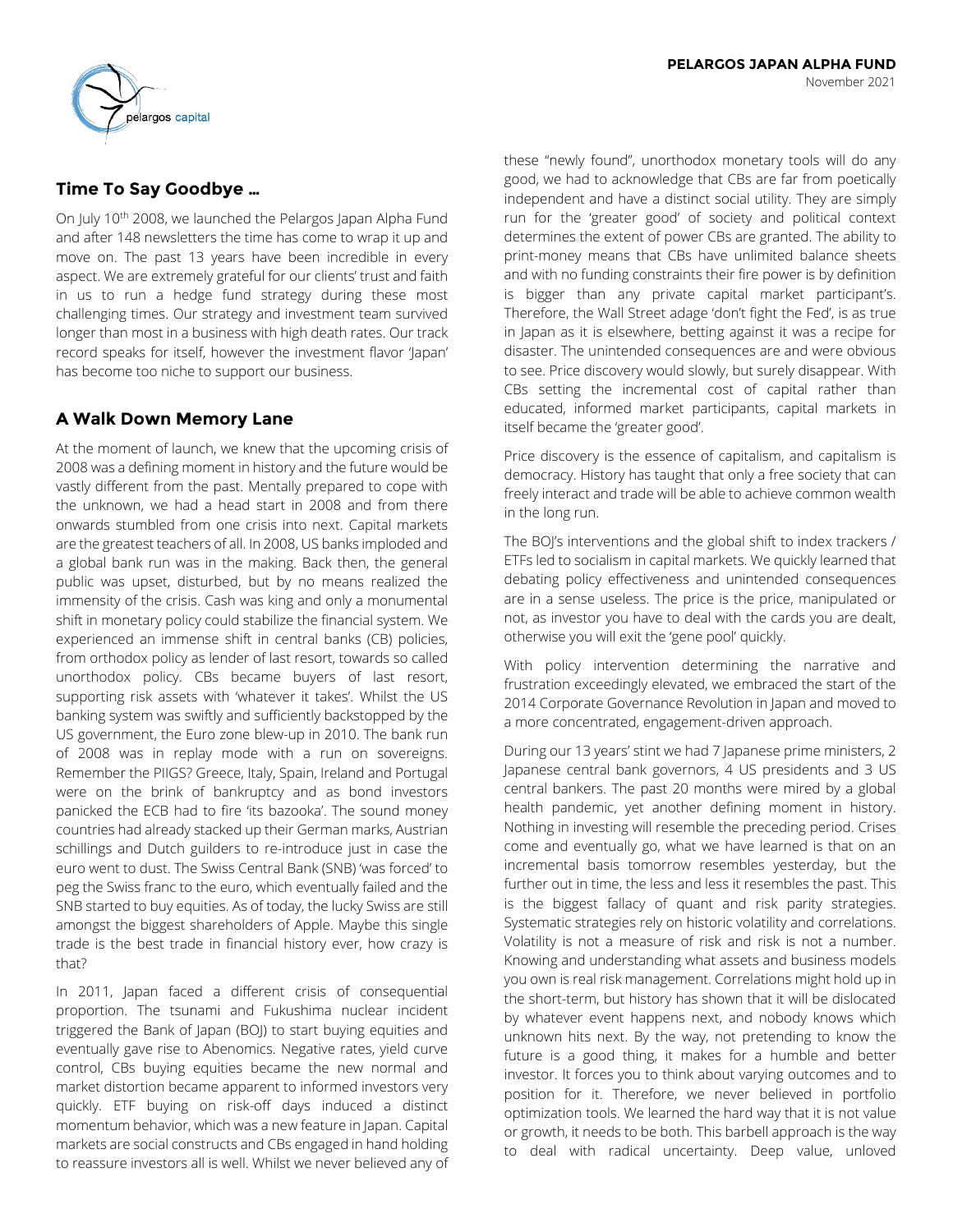

businesses in combination with exponential disruption. Linearity combined with convexity. At the end, our fund appreciated 64% net of all fees, whilst the broader market measured by the Topix appreciated 49% over the same period, but has had more than triple the realized volatility. The longonly fund, which we only launched in February 2020, appreciated a whopping 32% during its short life of only 22 months compared to 16% for the benchmark.

# **Back To The Future**

With equity markets hijacked as 'social utility for the greater good', we reverted back to the essence of equity investing. Quality engagement and becoming an active catalyst to enhance a company's returns on capital are the antidote to passive investing, Japanese equities are a fantastically fertile ground to deploy engagement value strategies. Assets are vastly undervalued because nobody cares. The management teams are ignorant of the respective company's share price being undervalued due to social stigma and due to lack of incentives. Occasionally board of directors are financial illiterate to an extent that they are incapable of determining the equity value of the company they manage. There are 3600+ listed companies in Japan and whilst hiding as a salaryman amongst the herd used to be safe, being singled out is the greatest nightmare of any soon-to-retire CEO.

# **Lessons Learnt**

The corporate governance progression in Japan is for real. Since the introduction of the Stewardship Code and the increasingly stringent Corporate Governance Code we had 3 -4 corporate actions/restructurings per year, most of them buyouts, which accounted for a reliable stream of stock specific, uncorrelated alpha. This year we were involved in take-over targets Secom Joshinetsu, Nippo, Daibiru and the three-way merger involving Maeda Road for which we already received a juicy premium in March 2020. Other ghosts of the past, which ceased to exist as listed entities, because the majority owner had chosen to bid for it were Fujitsu Frontech, Hitachi High Tech, Asunaro Aoki, Best Denki, Sammy Networks, Iida Home, Hajime Construction, etc etc. However, our initial engagement work on Heiwa Real Estate in 2016 was certainly most gratifying. The Board of Directors was so conflicted that even the FSA could not look the other way.

Knowing where to find those opportunities is one thing, but how to size these positions is even more important. Because, after all, not losing money is the most important rule in money management. Therefore, during those most turbulent times our mind space was occupied by how to cover the left tail (of

the return distribution); the losses. Knowing what you own is part of risk management. Trusting the management team is risk management. However, most importantly, understanding that 'knowing' has its limitations and more often than not it's not what you do not know that gets you in trouble, but that what you believed to be true.

# People Lack Imagination

If you told me in 2000, that within 8 years Lehman Brothers, Bears Stearns and many others would be gone, I would not have believed you.

If you told me in 2000, that by 2020 almost all Japanese and European sovereign debt as well as some corporate bonds would be trading at negative yields, I would have questioned your mental capacity.

If you told me in 2000, that by 2021 the BOJ owns almost half of all outstanding government debt and 10% of all outstanding equity in Japan, I would have said that's impossible.

If you told me in 2000 that Trump would be president in 2016, I would have laughed at you.

If you told me in 2000 that a former US president would not accept the election outcome and a mob would storm the US Capitol, I would have called you crazy.

If you told me in 2000 that a global pandemic would hit in 2020 and the US market rallies to new all-time highs, I would have called the ambulance and asked for medication.

If you told me in 2000 that in 2021 you have a little device called smartphone with which you have to show a QR-code in order to proof your vaccination status to enter a restaurant, I would have called you a conspiracy theorist.

This is an excellent thought experiment, because we spend too little time thinking outside the box. As such, we tend to underestimate tail risks and once they hit we tend to overestimate those that recently occurred.

There is more you do not know, than what you do know.

If you believe to know more than the market participants on the other side of the trade, make sure you know how much you are willing to loose and bet big. After all, survival rate in this business is defined by how you deal with what you do not know.

Thank you for your trust.

Have a merry Christmas and a wonderful 2022.

Michael Kretschmer & Richard Dingemans

Please follow us on LinkedIn. We will be publish a series of notes: www.linkedin.com/in/michaelkretschmer/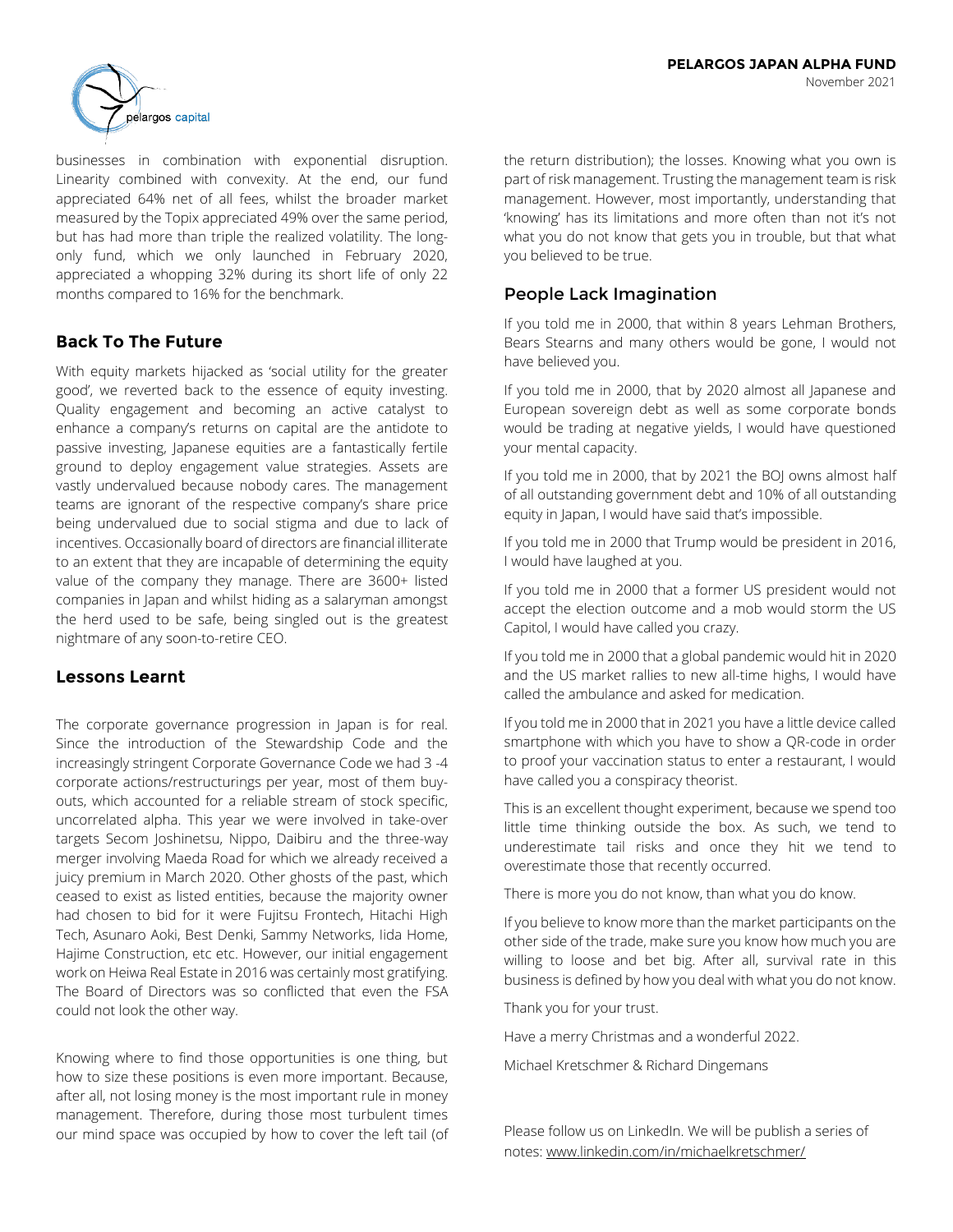

**PELARGOS JAPAN ALPHA FUND** November 2021

# **LONG-SHORT FUND**



 $\mathsf{LONG\text{-}ONLY}\ \mathsf{FUND}$